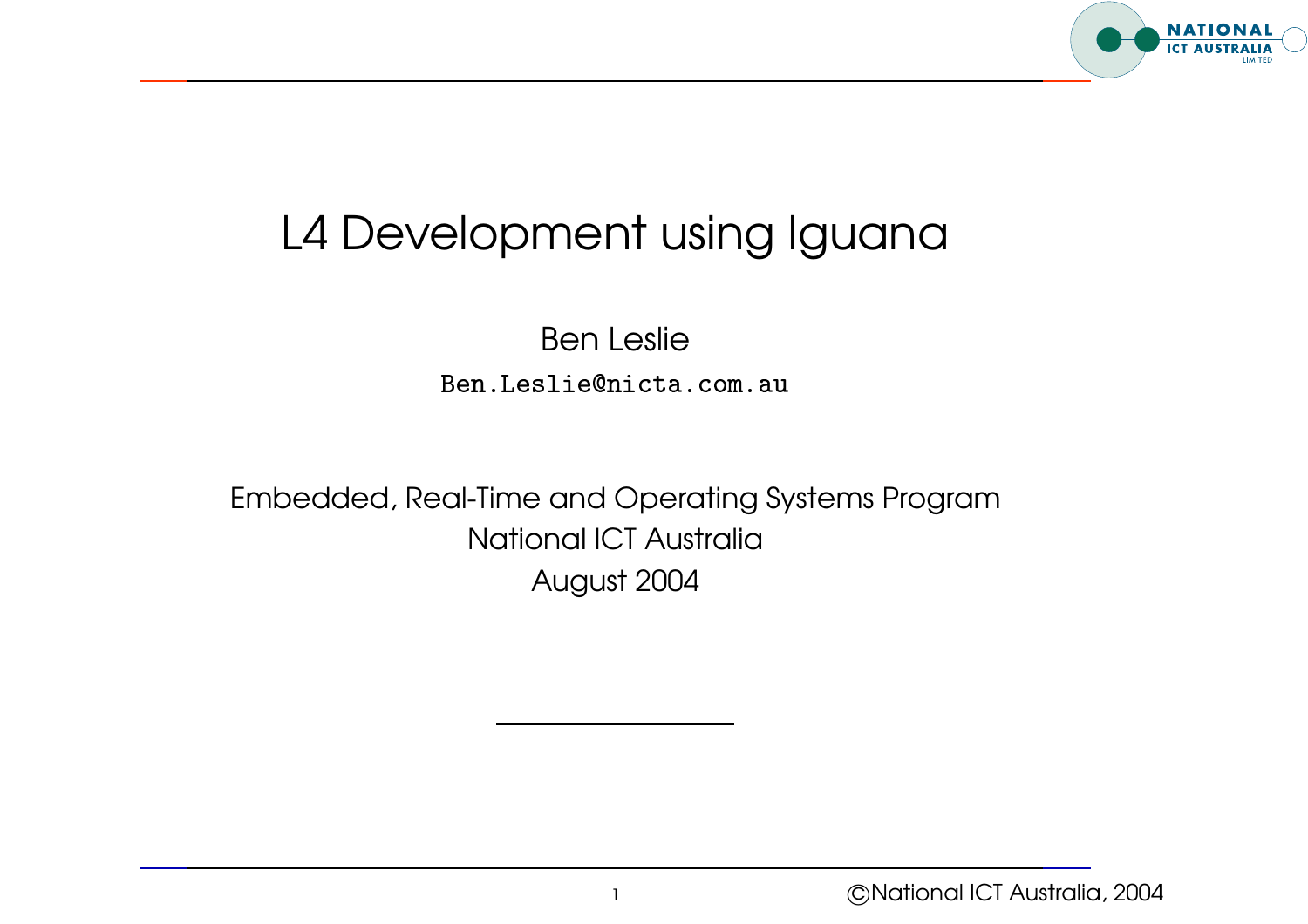

#### **VERVIEW**

Last time we covered the basics of getting <sup>a</sup> simple L4 application running:

- $\rightarrow$  Tools required
- **→** Configuring and building a kernel
- **→** Creating a boot image using dite
- $\rightarrow$  Loading and kernel initialisation
- $\rightarrow$  Basic use of the L4 kernel debugger
- → Interaction between sigma0 and root task during start up

This time: Building and programming in Iguana

- $\rightarrow$  SCons build tool and the Iguana build system
- **→** Boot image generation and Wombat booting
- $\rightarrow$  Writing device drivers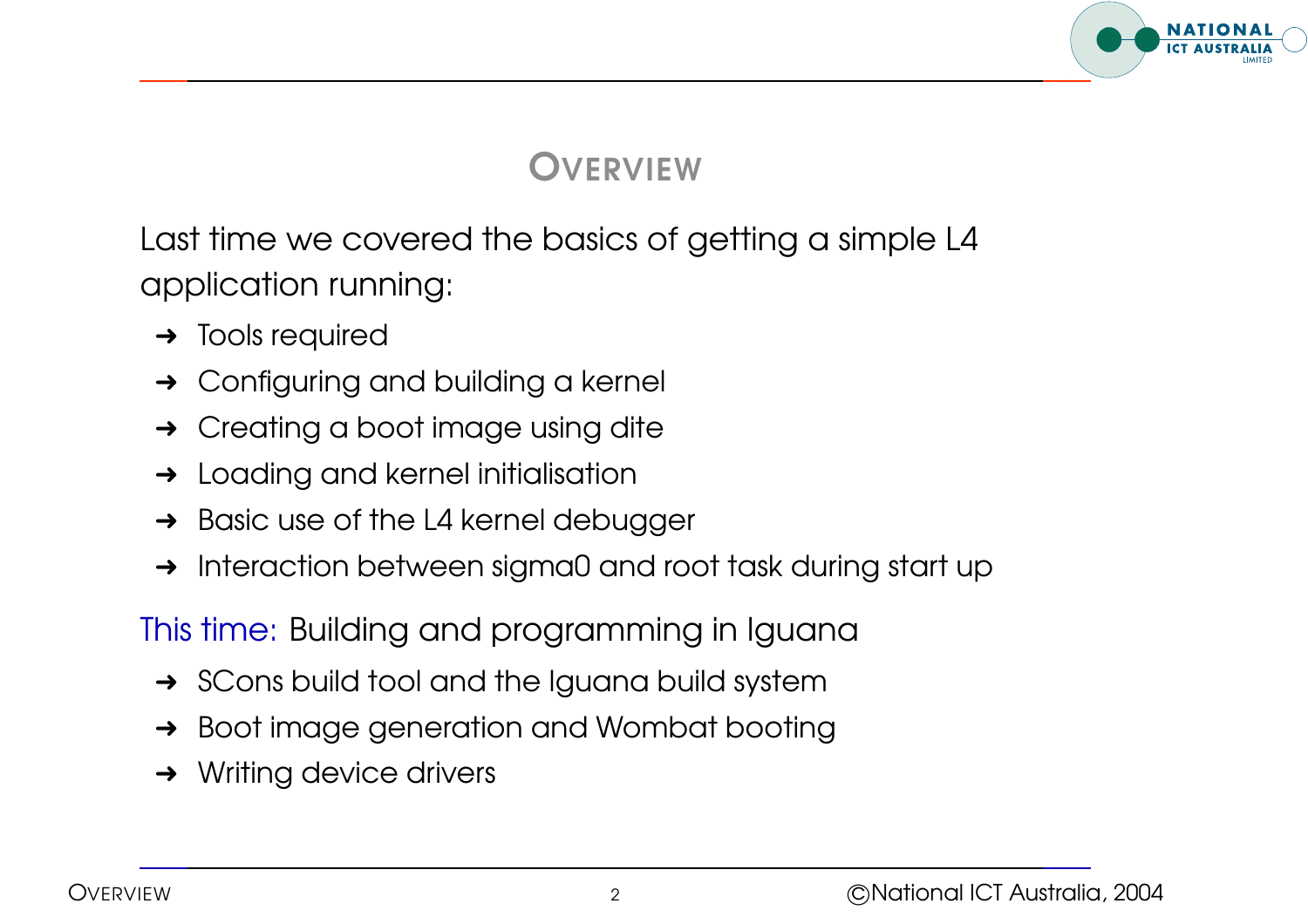

## IGUANA PROJECT

#### Source code layout:

- $\rightarrow$  libs library implementation
	- → Includes driver, 14, 14e, drv\_sa1100\_uart
	- → Generally have a src/ and include/ directory
- $\rightarrow$  apps application, service implementation → Generally have a src<br>apps – application, servi<br>→ Generally have a src
	-
- $\rightarrow$  14 linux Wombat source code
- ➜ pistachio L4 kernel code
- $\rightarrow$  tools Script used during build
- $\rightarrow$  build Output of build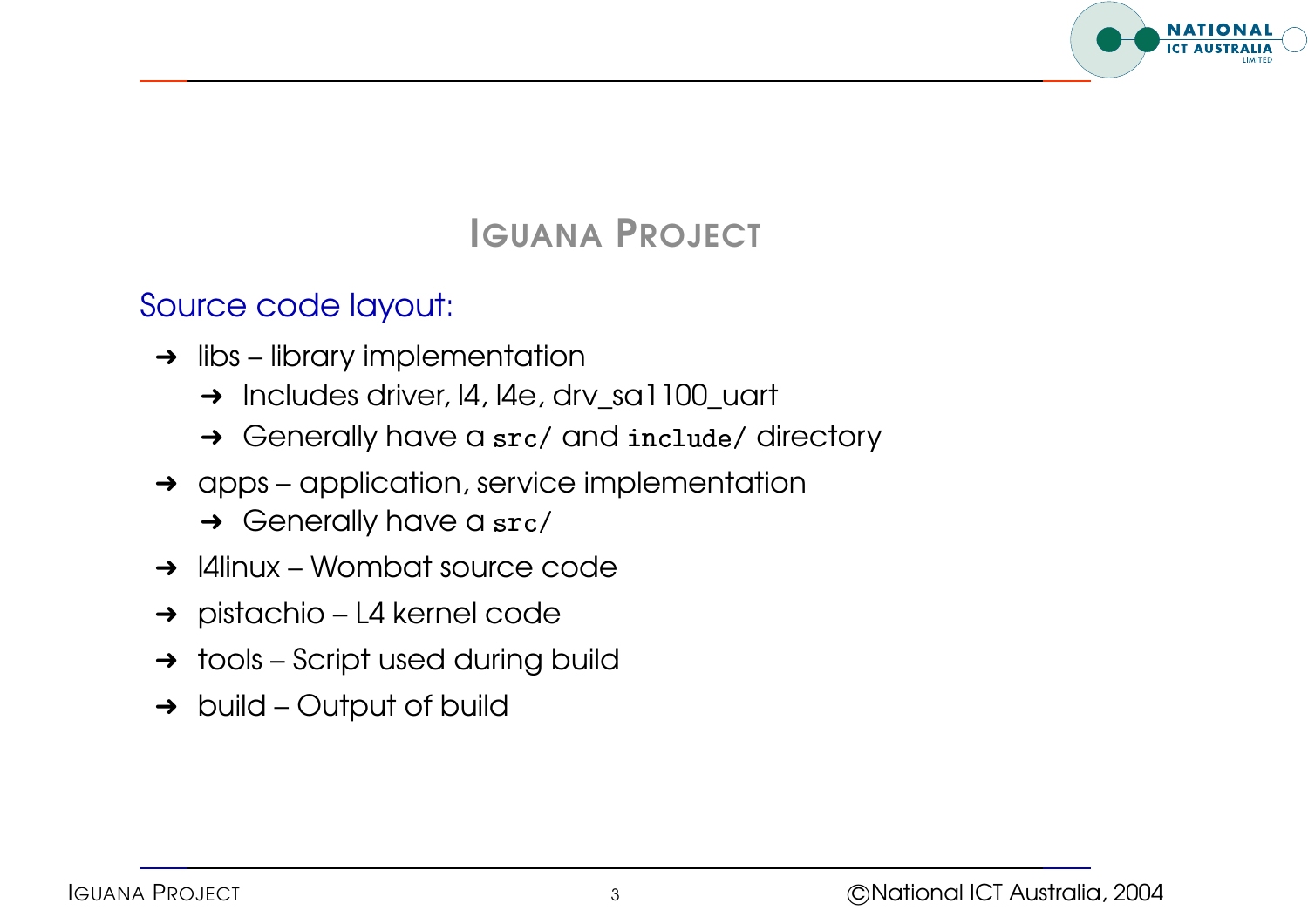

#### BUILD PROCESS

Iguana uses the SCons build tool.<sup>a</sup>

SCons is an Open Source software construction tool – that is, <sup>a</sup> next-generation build tool.

SCons is written in Python and the build scripts are actual python files – allows arbitrary scripting.

SCons comes with rules for building standard libraries and applications.

The Iguana build system provides rules for building L4 based projects.

<sup>&</sup>lt;sup>a</sup>dite also uses this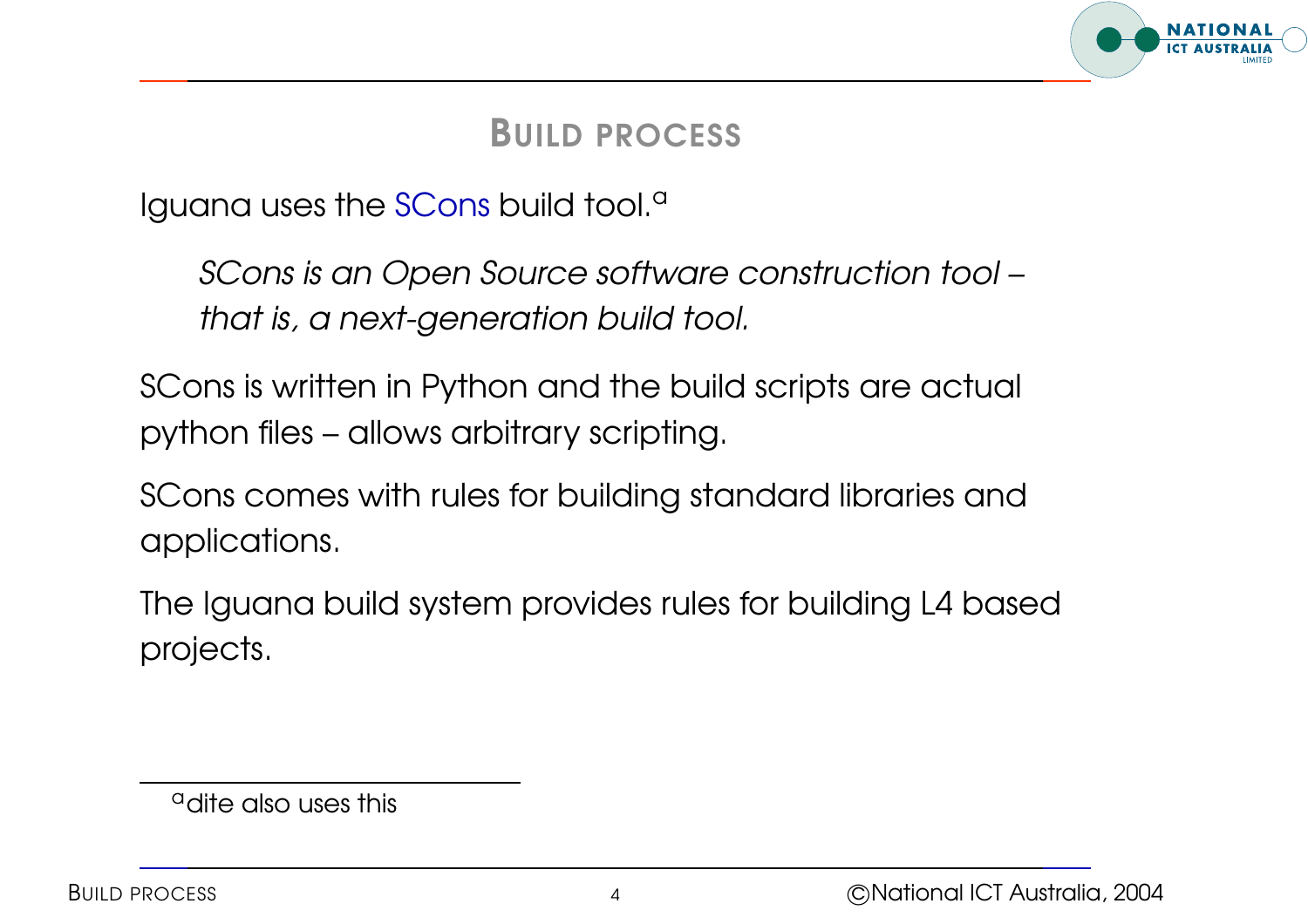

#### BUILD SYSTEM CONCEPTS

The aim of the build system is to produce <sup>a</sup> bootimage, which will be constructed of <sup>a</sup> set of applications.



Bootimage

Environments are used to group together applications. Environments share:

- $\rightarrow$  Libraries
- **→** Compiler and compiler flags

Libraries are specified as being part of <sup>a</sup> particular environment. Libraries have options that can be specified per environment. E.g: C library.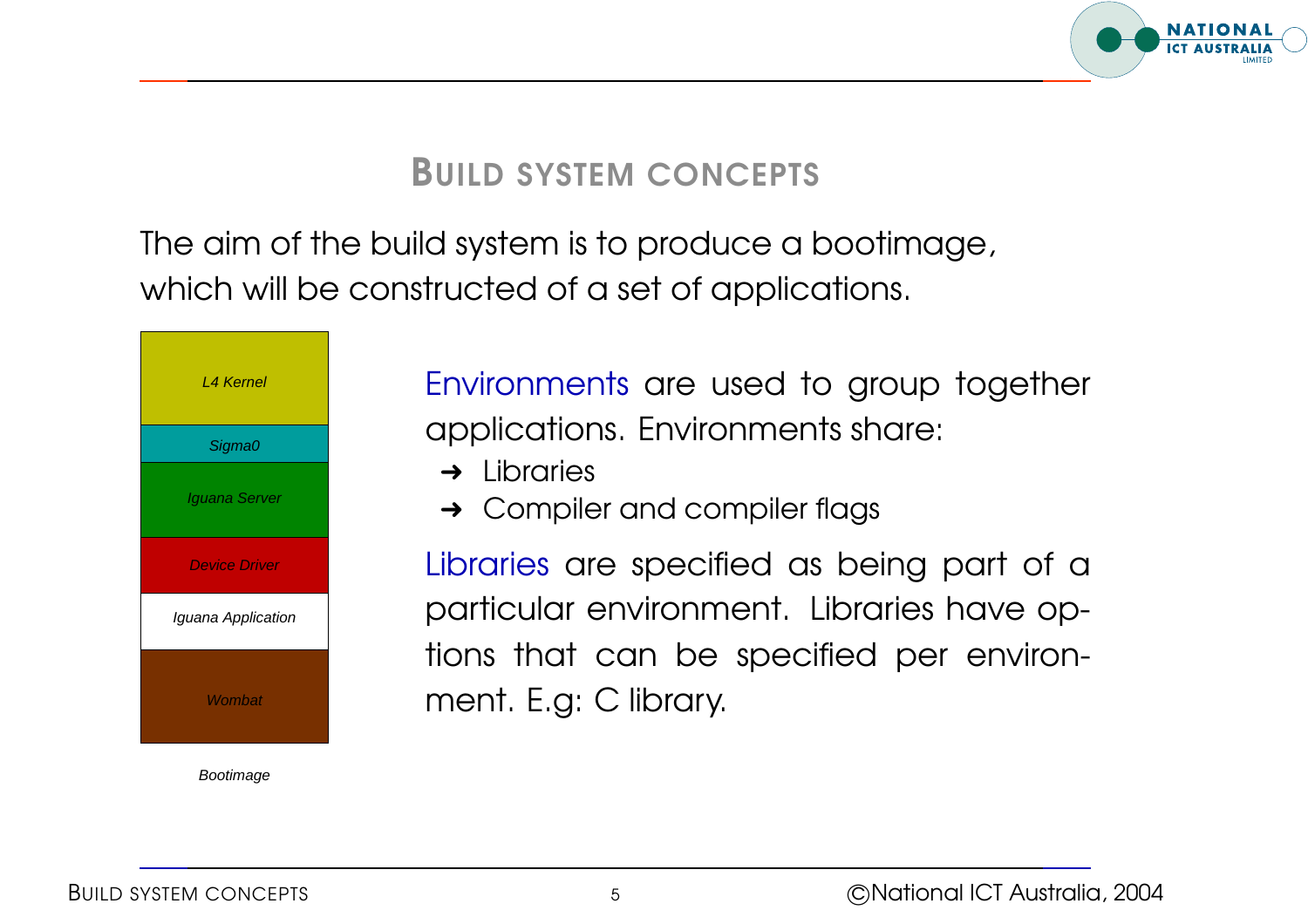

Project is specified in one top-level file (SConf).  $\frac{1}{1}$  $\overline{a}$ - $\begin{bmatrix} 1 \\ 1 \\ 1 \end{bmatrix}$ 

Component build information is specified in the component directory. E.g.: apps/iguana/SConstruct or libs/c/SConstruct. .<br>.<br>.<br>.  $\ddot{\phantom{a}}$   $\overline{a}$  $\begin{bmatrix} 1 & 1 \\ 1 & 1 \\ 1 & 1 \end{bmatrix}$ l  $\ddot{\phantom{a}}$ .<br>.<br>. .<br>.<br>.  $\begin{bmatrix} 1 \\ 1 \\ 1 \end{bmatrix}$  $\begin{bmatrix} 1 \\ 1 \\ 1 \\ 1 \end{bmatrix}$ י<br>י  $\ddot{\phantom{0}}$ -.<br>.<br>.<br>.  $\ddot{\phantom{0}}$  $\begin{array}{c} \begin{array}{c} \begin{array}{c} \end{array}\\ \begin{array}{c} \end{array} \end{array} \end{array}$  $\ddot{\phantom{a}}$ .<br>.<br>.  $\ddot{\phantom{0}}$   $\begin{bmatrix} 1 \\ 1 \\ 1 \end{bmatrix}$  $\begin{array}{c} \begin{array}{c} \begin{array}{c} \begin{array}{c} \end{array}\\ \begin{array}{c} \end{array} \end{array} \end{array} \end{array} \end{array}$  $\frac{1}{2}$  $\ddot{\phantom{0}}$   $\frac{1}{2}$  $\frac{1}{1}$  $\overline{a}$ - $\ddot{\phantom{0}}$  $\overline{a}$  $\ddot{\phantom{0}}$  $\frac{1}{2}$ ֖֖֖ׅׅ֪֪ׅ֖ׅ֖ׅ֖֖ׅ֖֖֖ׅ֖֧֖ׅ֖֧֚֚֚֚֚֚֚֬֝֬֝֬֝֬֝֝֬֝֬֝֬֝֬֝֬֝֬֝֬֝֬֝֬֝֬֝֬֝֬֝֬֝֬֝֬֝֬֝֬֝֬֝֬֝֬֝֬֝֬֝֬֝֬֝֬  $\overline{a}$  

Pistachio and Linux both have existing build systems that we have not tried to replicate. Rather we use SCons to call out to the existing build systems.

Build system walk-thru:  $\begin{array}{c} \n\downarrow \\ \n\downarrow \\ \n\downarrow \n\end{array}$  י<br>ו .<br>.<br>.

 $s$  scons -

After some time, assuming no errors, this should produce <sup>a</sup> bootable image:  $\ddot{\phantom{a}}$  $\ddot{\phantom{a}}$  $\begin{array}{c} \n\frac{1}{2} \n\end{array}$  $\overline{a}$  $\frac{1}{2}$  -- $\overline{a}$  $\begin{array}{c} \begin{array}{c} \begin{array}{c} \begin{array}{c} \end{array}\\ \end{array} \end{array} \end{array} \end{array}$   $\overline{\phantom{a}}$  $\overline{a}$  $\ddot{\phantom{0}}$  $\frac{1}{2}$  $\ddot{\phantom{a}}$  $\overline{a}$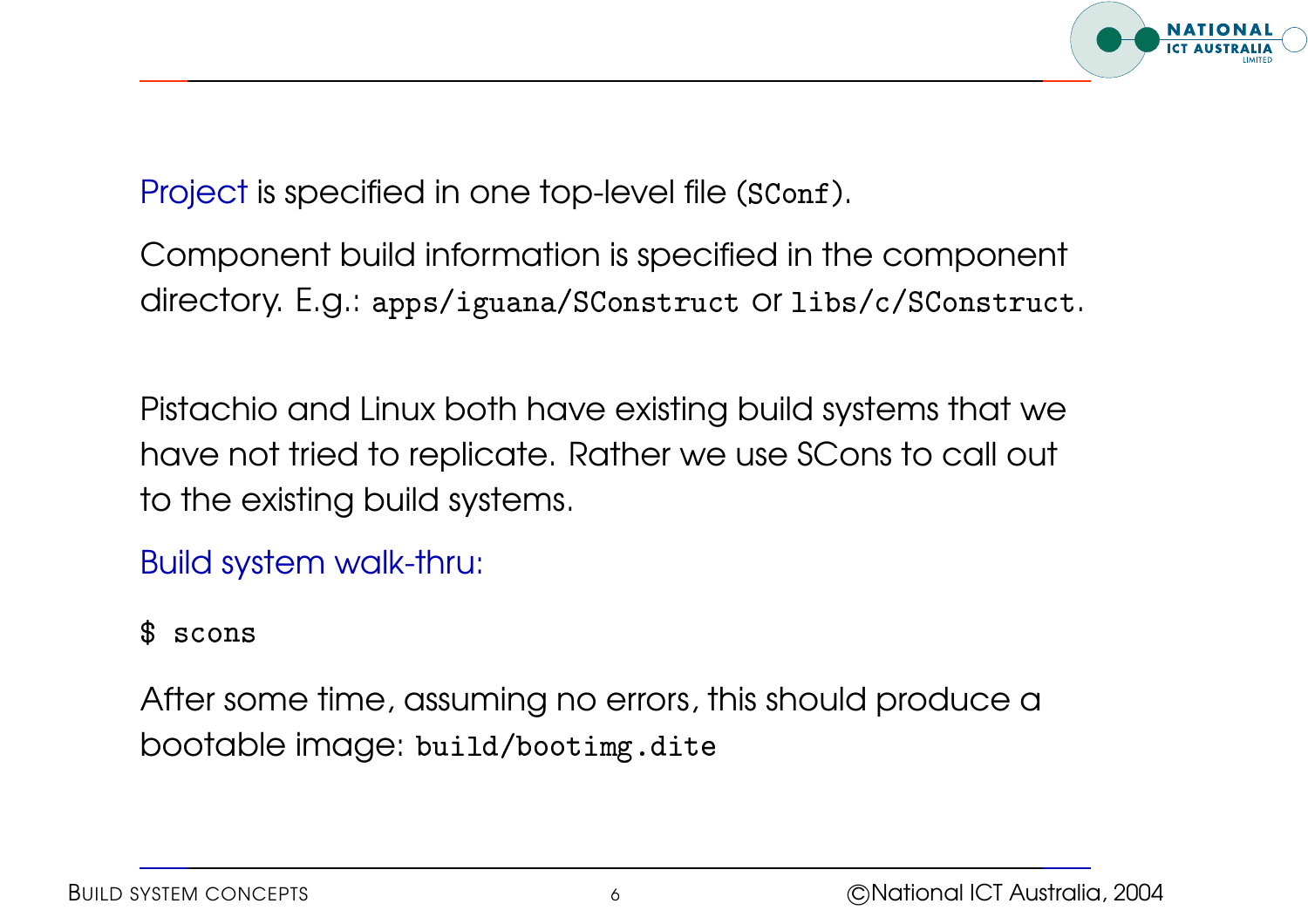

## IGUANA AND WOMBAT BOOTING

Last time we saw the boot sequence up to the root-server.

This time we look at Iguana booting up to Wombat startup. ast time we saw the boot sequence up to the root-serv<br>his time we look at Iguana booting up to Wombat start<br>1. Iguana startup – apps/iguana/src/main.c:main(void

- guana s<br>① setup\_<br>② kmallo
	- $\textcircled{\tiny{1}}$  setup\_vm() Initialise page tables, frame allocator.
	- init () Initialise kernel memory allocator.
	- $\circled{3}$ jalloc\_init() – Initialise the memory section allocator.
	- $\circled{4}$ jtable\_init() – Initialise the memory section table.
	- $\circledcirc$   $\,$   $_{\rm pd\_init}$  () Initialise the protection domains structures.
	- © populate\_init\_objects() Add initial objects (page table and bootimage). .<br>.<br>.
	- $\oslash$  <code>utcb\_init()</code> Initialise an area of the SAS to store UTCBs.
	- ➇ -- Initialise thread allocator.
	- ➈ - Find and start the init task
	- $^{\circledR}~$  iguana\_server() Go into server loop servicing page faults and requests.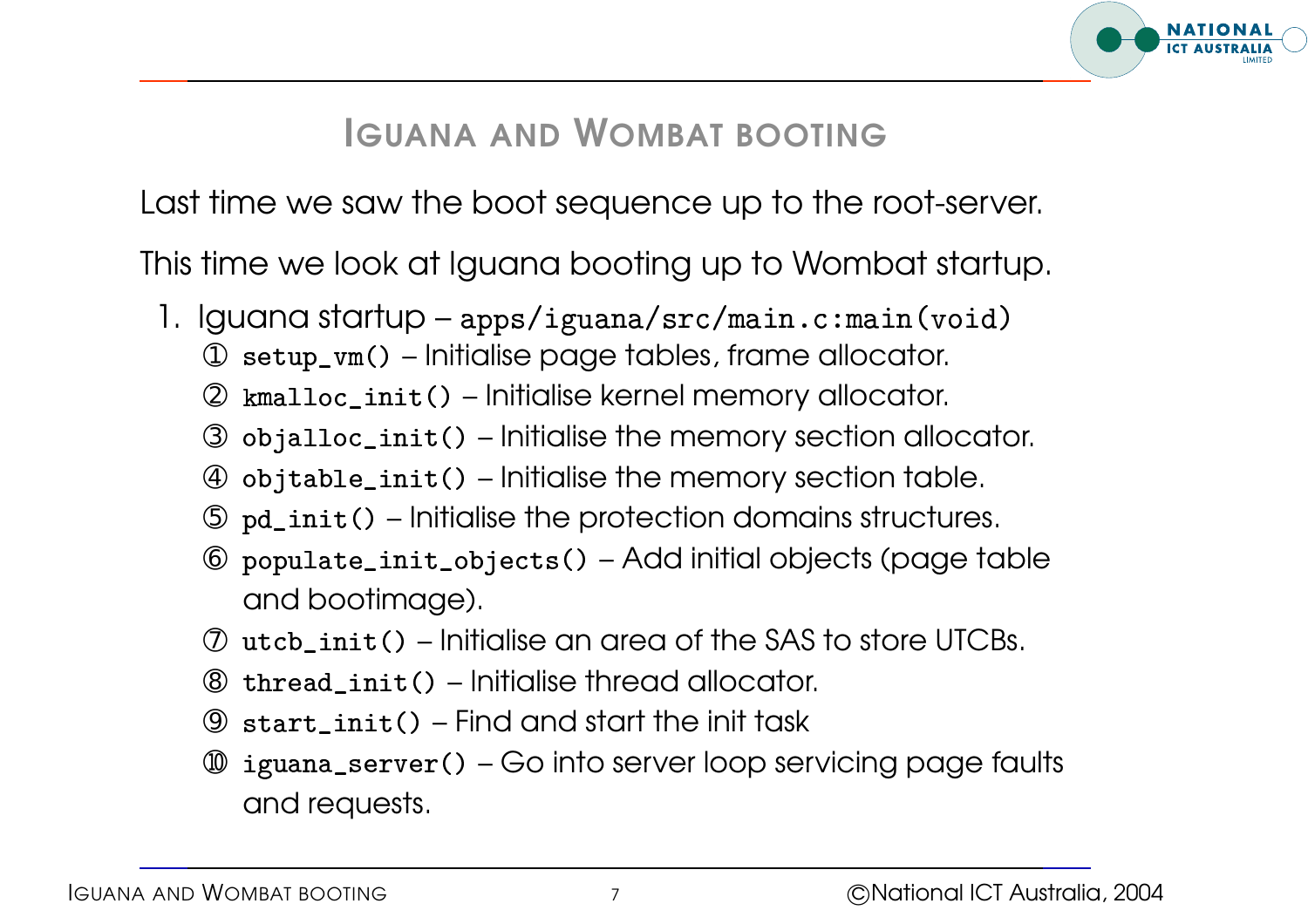

- 2. Iguana init Equivalent of  $\mathtt{init}$  in Linux. It is **not** another  $\frac{1}{2}$  $\ddot{\phantom{a}}$  $\overline{\phantom{a}}$ server!
	- ➀ Start serial driver.
	- ➁ Initialise serial device.
	- ➂ Start Wombat server.
	- ➃ Set serial stream <sup>=</sup><sup>⇒</sup> wombat server.

This startup is obviously not ideal since it is hard coded. Currently looking at <sup>a</sup> suitable scripting language so that init parses <sup>a</sup> configuration script. Possibilities are:

- $\rightarrow$  lua
- $\rightarrow$  python
- → home grown "conf".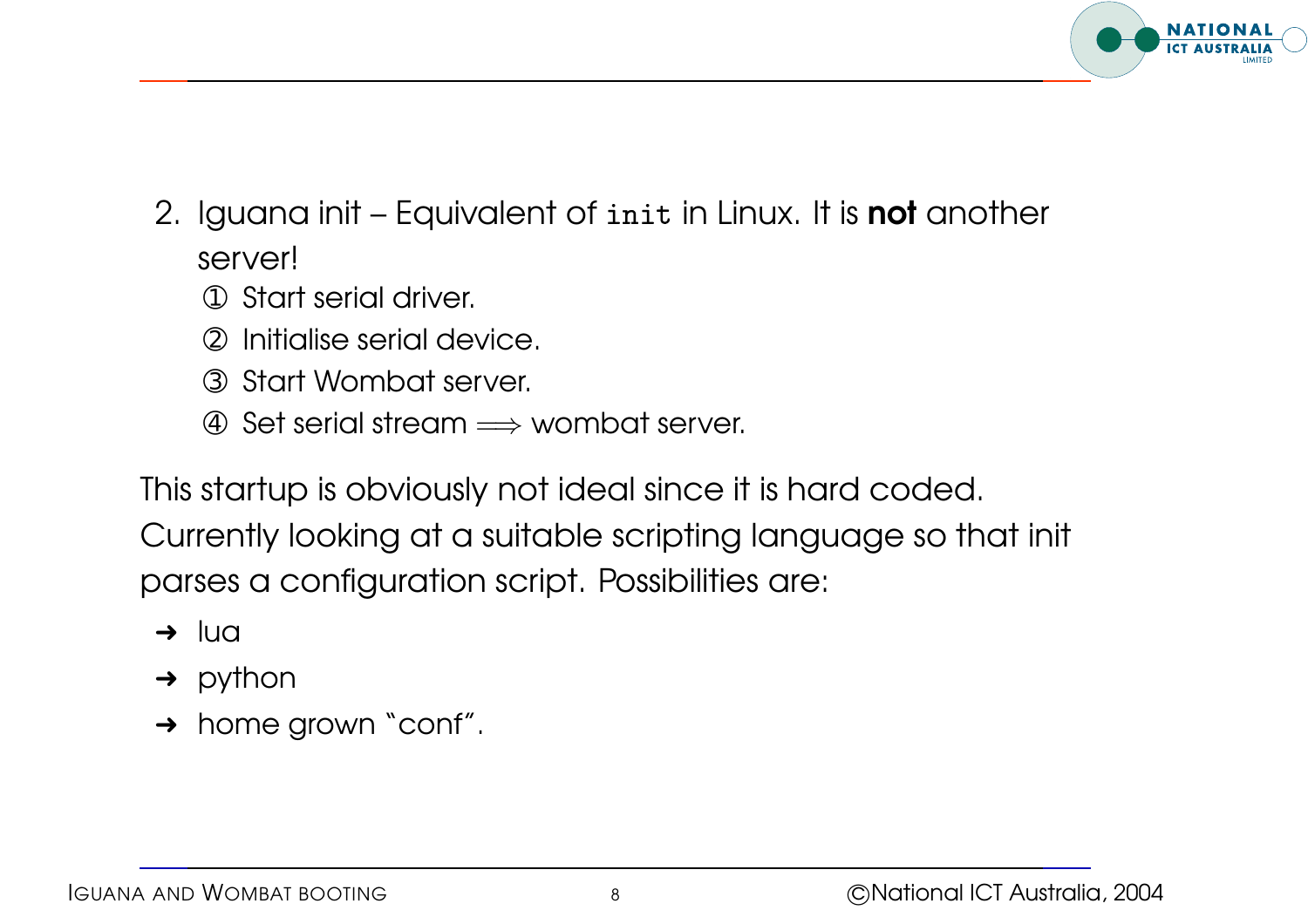

- a.<br>
Wombat startup 141inux/arch/14/kernel/main.c:main(
	- ➀ Spawn lower priority server thread.
	- ➁ Continue on as the interrupt thread.
	- ➂ Server thread starts Linux's arch independent <code>start\_kernel()</code>.  $\ddot{\phantom{a}}$  $\frac{1}{2}$

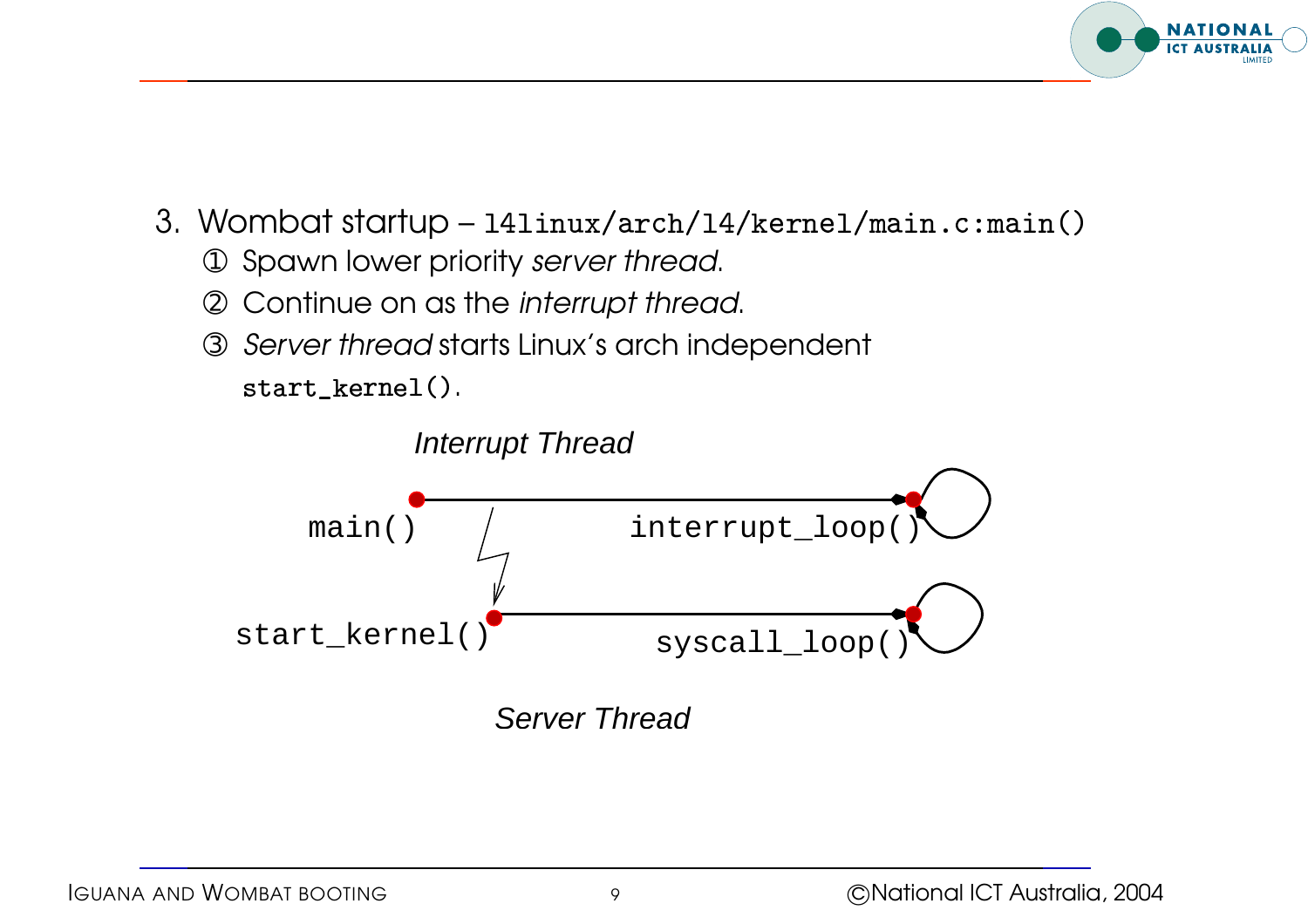

#### WRITING DEVICE DRIVERS

## Attempt to reduce burden of device driver writing by restricting the device driver to just handling hardware, and leaving policies such as queuing to generic libraries.

SA1100 uart driver will be presented as <sup>a</sup> simple example.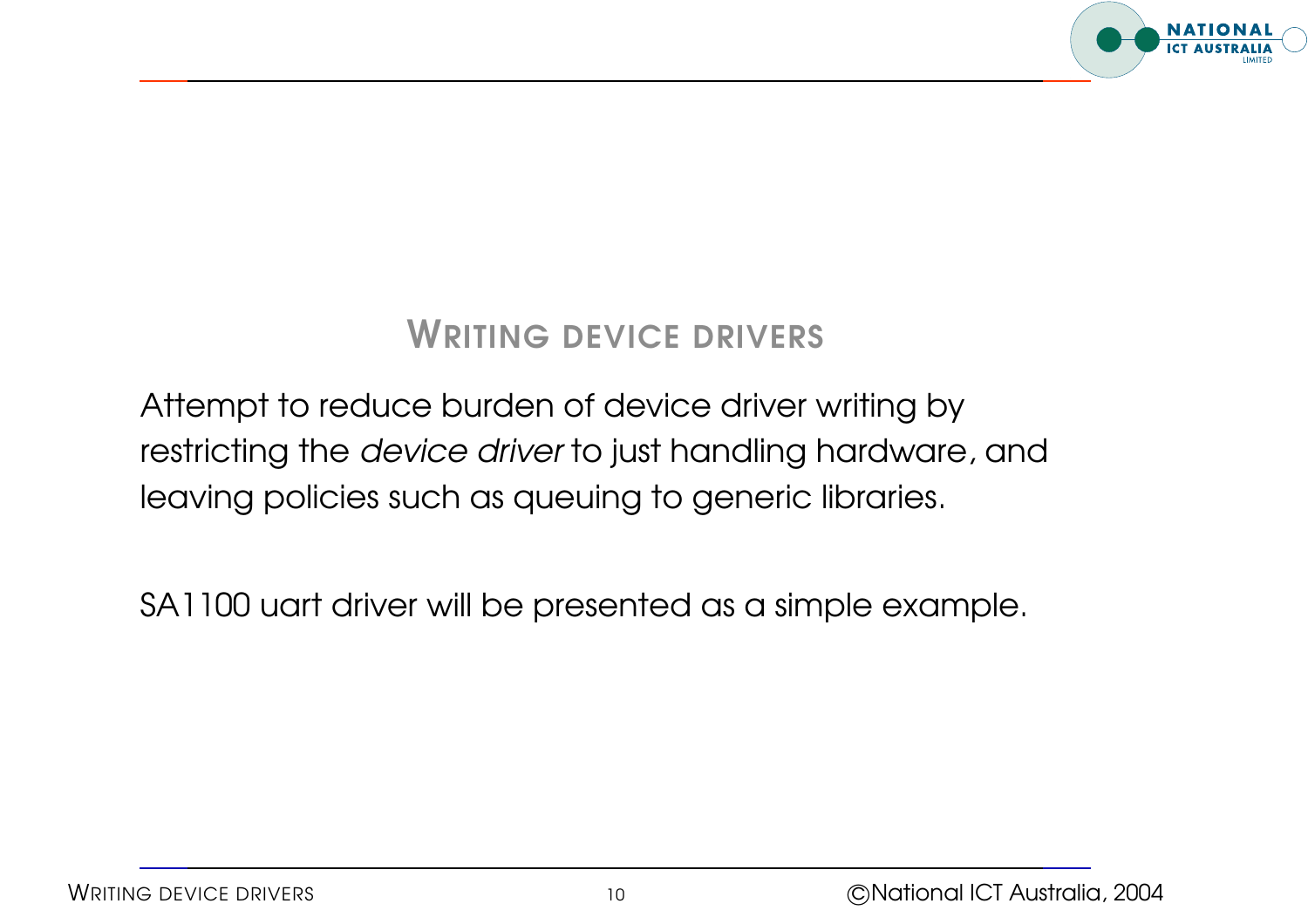# **NATIONA**

## DDDSL

Device Driver Domain Specific Language.

Specify <sup>a</sup> device's properties — in particular, register layout  $\mathcal{L}^{\text{max}}$ in <sup>a</sup> high level language.

| UART example:     |                                  |
|-------------------|----------------------------------|
| UTCR3 32 @ Oxc:   |                                  |
| rxe < 0           | # Receive enable                 |
| txe < 1           | # Transmitter enable             |
| brk < 2           | # Break                          |
| rie <sub>3</sub>  | # Recevie FIFO interrupt enable  |
| tie $<4>$         | # Transmit FIFO interrupt enable |
| $1 \text{bm} < 5$ | # Loopback mode                  |

This information is stored in  $\operatorname*{name}.\operatorname*{reg}$  files and compiled by the build system into  $\texttt{name} \texttt{.reg.h}$  and  $\texttt{name\_types} \texttt{.reg.}$ 

The  $\mathtt{name}$  . $\mathtt{reg.h}$  file provides a set of inline function for accessing the device registers.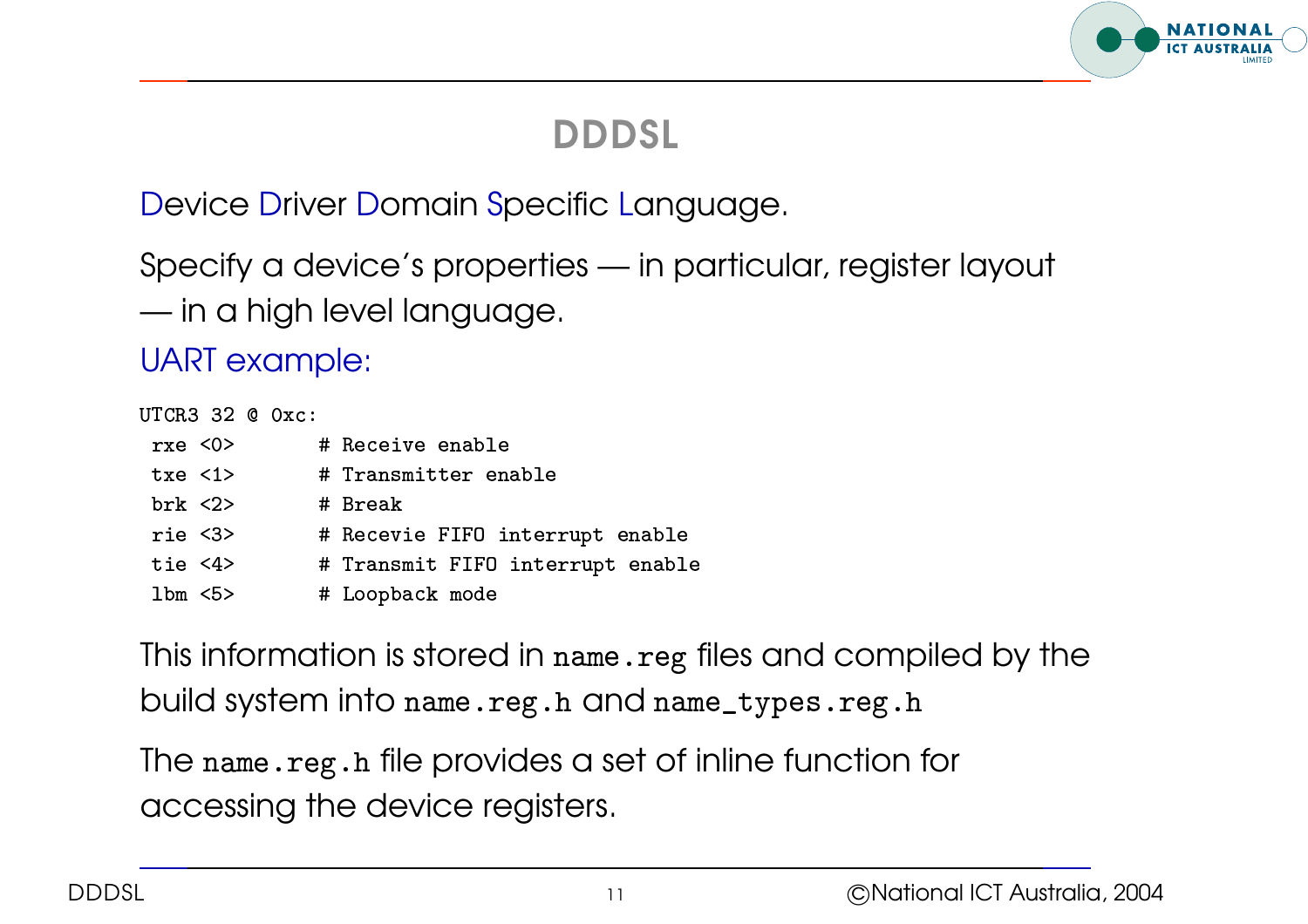

## THE UART DRIVER

The UART provides <sup>a</sup> stream interface and as such implements the character device operations:  $\frac{1}{2}$  in the processes implements the constants the constants that  $\frac{1}{2}$  $\begin{array}{c} \n\end{array}$  $\ddot{\phantom{a}}$ 

```
ops ops
                         II<del>C</del>IIIS III<del>C</del> CI<br>truct character<br>/* Driver ops *
                         truct cl<br>/* Drive<br>{ setup
                        % Driver ops */<br>{ setup,<br>enable,
                              cleanup,
                              interrupt },
                         enable,<br>cleanup,<br>interrupt },<br>/* Character ops *
                         tres<br>inte<br>/* Cha<br>write
                         1<br>/*<br>wri<br>rea
\};
```
This sets up <sup>a</sup> simple indirection table. All <sup>a</sup> driver is required to do is implement each of the above functions.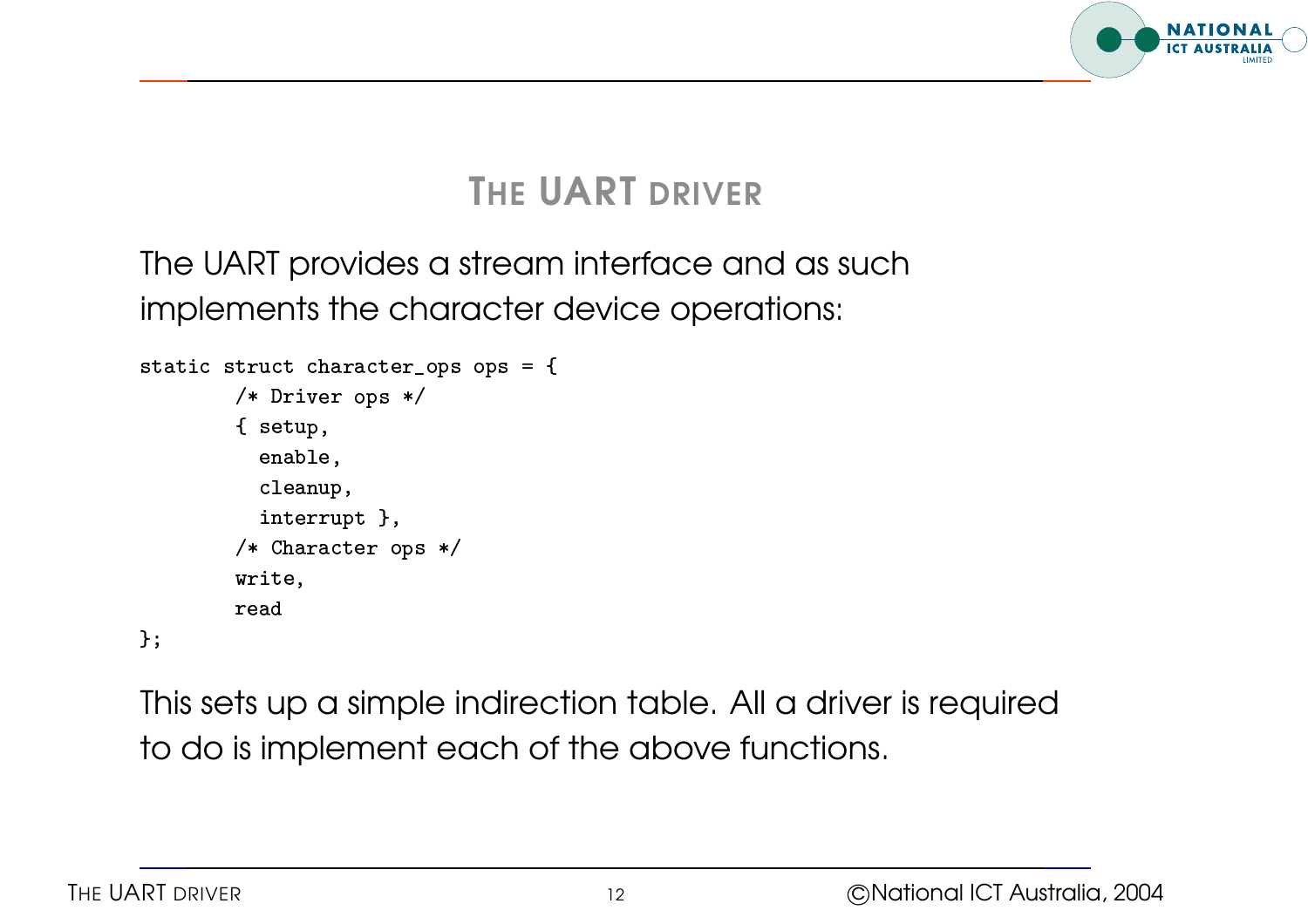

## IS THIS RELEVENT FOR AMSS DRIVERS

- **→ Not sure of interfaces required..**
- **→** Reuse in different environments not required..

So lets look at the low-level access